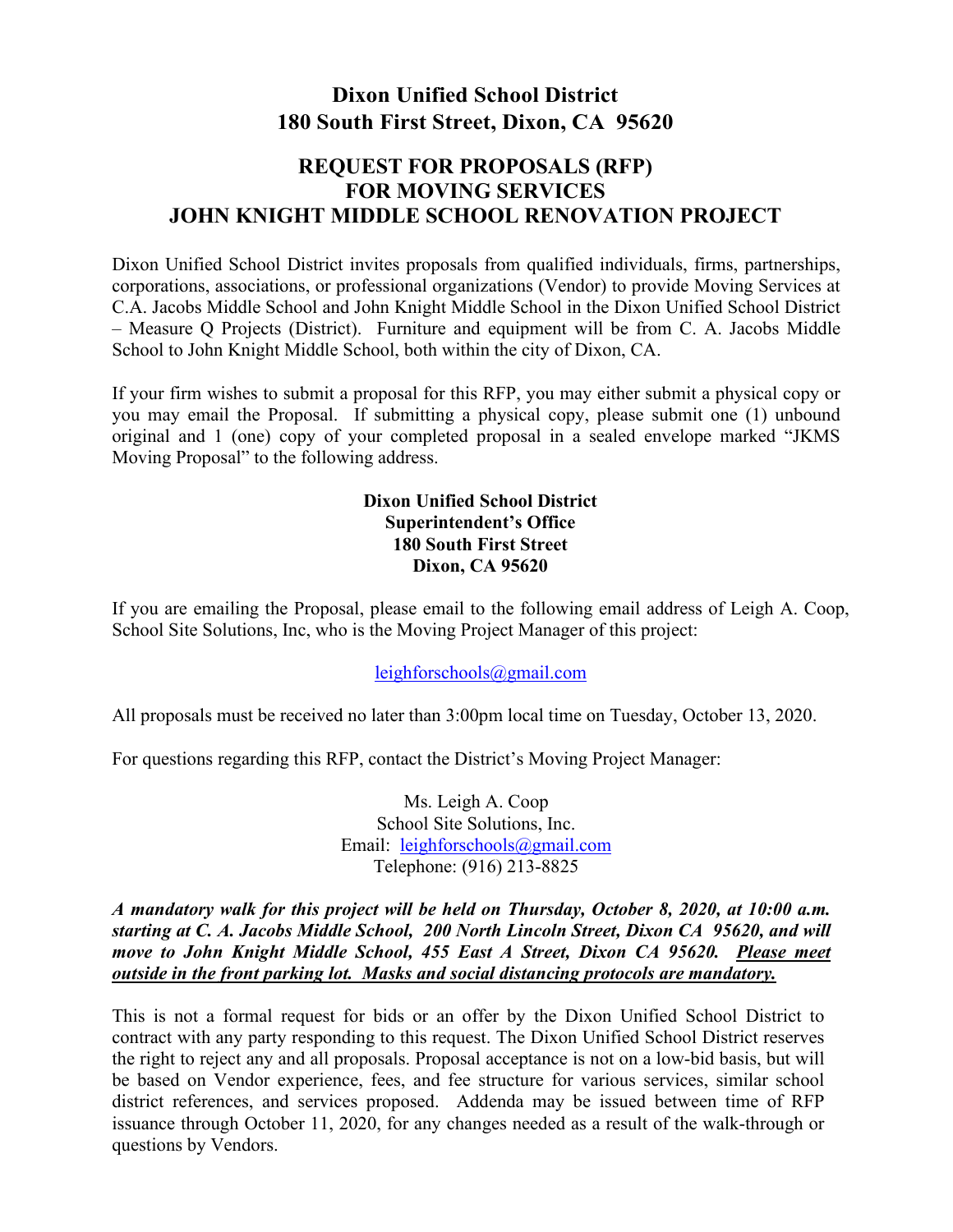Dixon Unified School District Request for Proposals C.A. Jacobs to John Knight Middle School Moving Services October 5, 2020 Page | 2

#### **ANTICIPATED SCHEDULE**

| Distribute RFP:          | Monday, October 5, 2020                                                  |
|--------------------------|--------------------------------------------------------------------------|
| Job Walk:                | Thursday, October 8, 2020, 10:00 a.m., C.A. Jacobs Middle School (start) |
| Proposals Due:           | Due no later than Tuesday, October 13, 2020, at 3:00 p.m.                |
| Contract Approval:       | Regular Board of Education Meeting, Thursday, October 15, 2020           |
| Boxes, Labels Delivered: | By November 23, 2020                                                     |
| Moving Services:         | December 18, 2020 through December 31, 2020                              |

#### **SCOPE OF SERVICE and CONTENTS OF PROPOSALS**

- $\Box$  Estimated no later than November 23, 2020, deliver to C. A. Jacobs MS, 600 boxes and labels, or boxes and labels in sufficient supply for 27 teachers, 4 Administrators, 1 Librarian, 1 Textbook Storage, 1 Art Department, and 4 Science labs, for the above move, and have available additional boxes and labels for pick-up by District Moving Project Manager as needed in a timely manner. If Vendor provides for such, District can choose to return any or all boxes in good condition (as defined by Vendor) and a proposed amount of refund per box. Provide instructions and procedures.
- $\Box$  C. A. Jacobs Middle School Move approximately 37 classrooms and other spaces with approximately 15 packed boxes per classroom, plus labelled furniture and equipment per room to John Knight Middle School. This includes all library books in C.A. Jacobs Library, fitness equipment in the Fitness Room and all other furniture and equipment appropriately labelled for relocation. Please note that the new school will be purchasing new furniture and equipment; therefore, the majority of existing furniture and equipment are to remain at C.A. Jacobs Middle School.
- $\Box$  Provide coordination with District Moving Project Manager and site Project Manager as needed throughout the planning of, during move, and in follow-up.
- $\Box$  Provide a cost for above services. In addition, provide a cost for additional moving services, with fee basis clearly identified such as hourly per person, or  $\frac{1}{2}$ -day or daily rate. District anticipates a possible need for additional moving services at John Knight Middle School after school starts in January, 2021 for possible minor relocations within or between rooms, anticipated for no more than 1-2 days.
- $\Box$  Provide minimum 2 (two) school district references preferably with other similar K-12 public school districts in Northern California. References should include name and title of District personnel in direct contact with Vendor on moving project, District name and address, telephone number and email address of said District personnel.